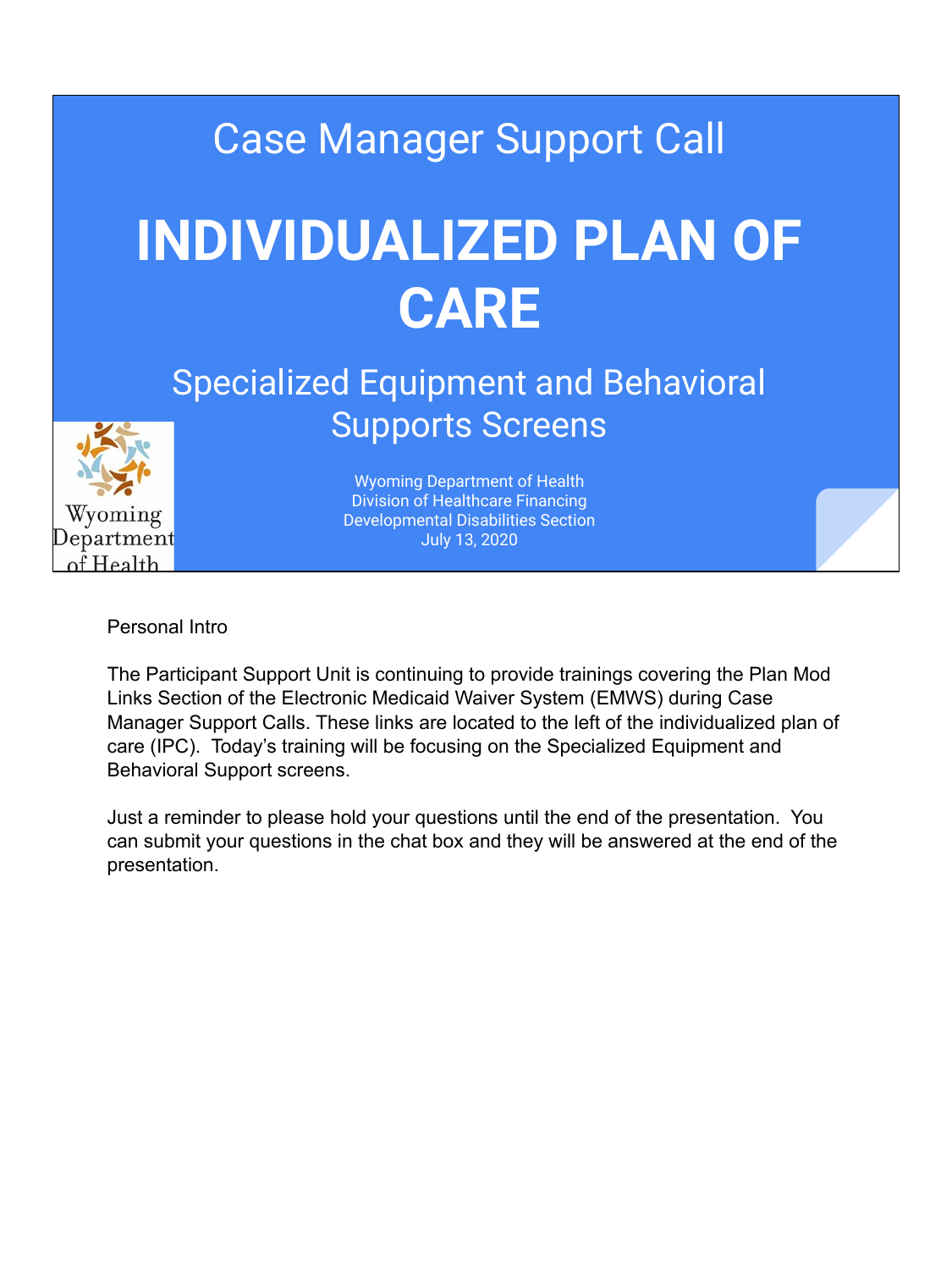## **Purpose**



To review the expectations of case managers when completing the Specialized Equipment and Behavioral Supports sections of the IPC to ensure providers have the information necessary to fully support participants of the Comprehensive and Supports Waivers.

The purpose of today's training is to review the case manager's role when completing the Specialized Equipment and Behavioral Supports sections of the individualized plan of care. It is important that these sections are developed accurately and completely in order to ensure that providers have the information necessary to fully support participants of the Comprehensive and Supports Waivers.

Direct support professionals and providers need to have participant specific information in order to successfully support the people they serve in accomplishing goals, experiencing inclusion, and living lives as fully contributing and valued members of their communities.

The information in these two sections of the plan offer a portion of the information needed to fully support participants during waiver services.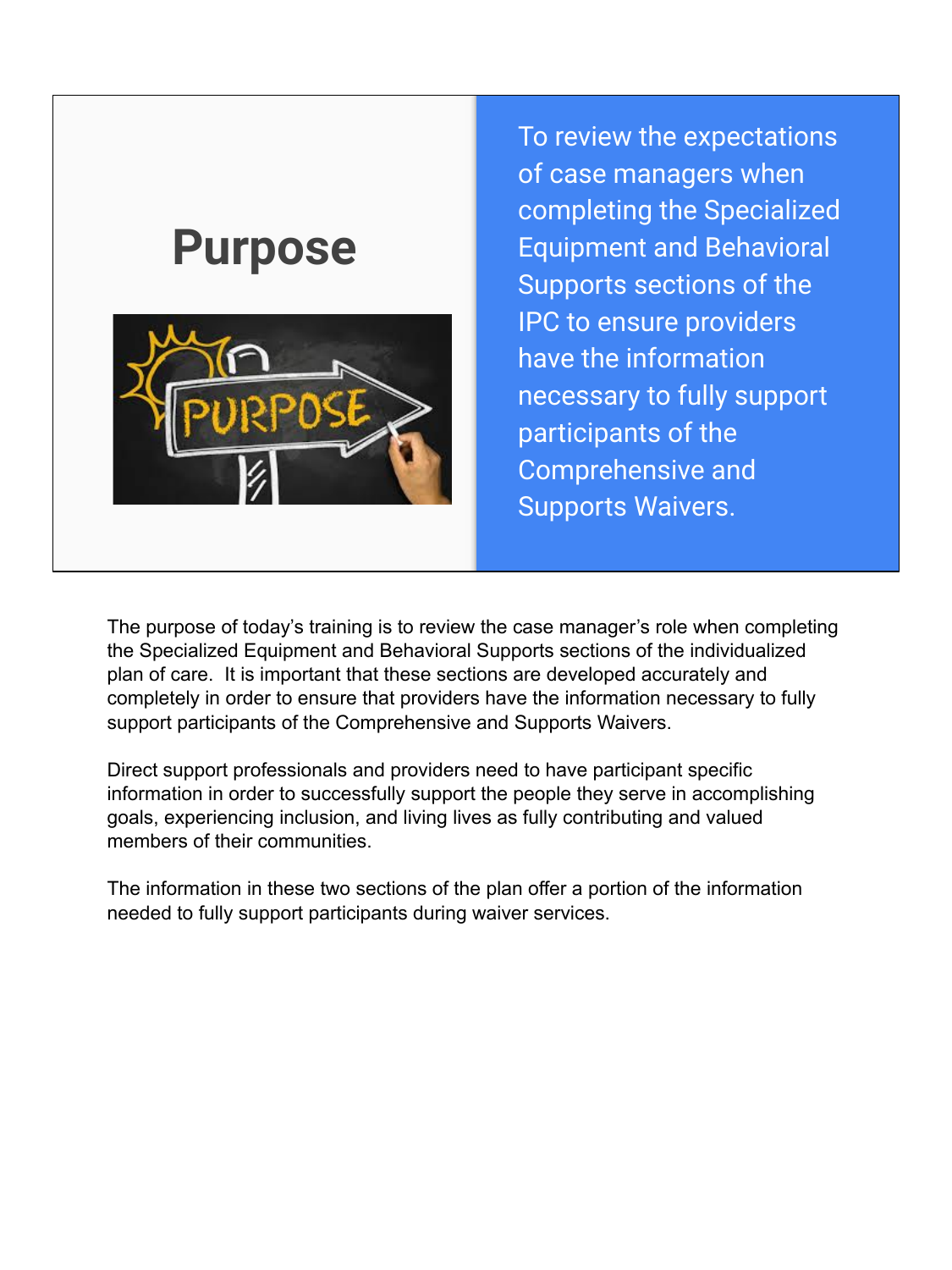# **Specialized Equipment Section**

| 1/24/2020 (Modification)     |                       | Status:                                                            | Complete |
|------------------------------|-----------------------|--------------------------------------------------------------------|----------|
|                              |                       |                                                                    |          |
|                              |                       |                                                                    |          |
| <b>Maintenance Date</b>      | <b>Maintenance By</b> | <b>Recommendations</b>                                             |          |
| Discontinued<br>October 2019 | Provider              | I choose not to wear them.                                         |          |
|                              |                       | Does this participant utilize any specialized equipment? No $\vee$ |          |

The Specialized Equipment section of the IPC contains information on each piece of specialized or adaptive equipment that the participant uses, owns but doesn't use, and needs but doesn't currently have. In addition to listing the equipment, this section also lists maintenance information, including when maintenance is due, and who is responsible for that maintenance.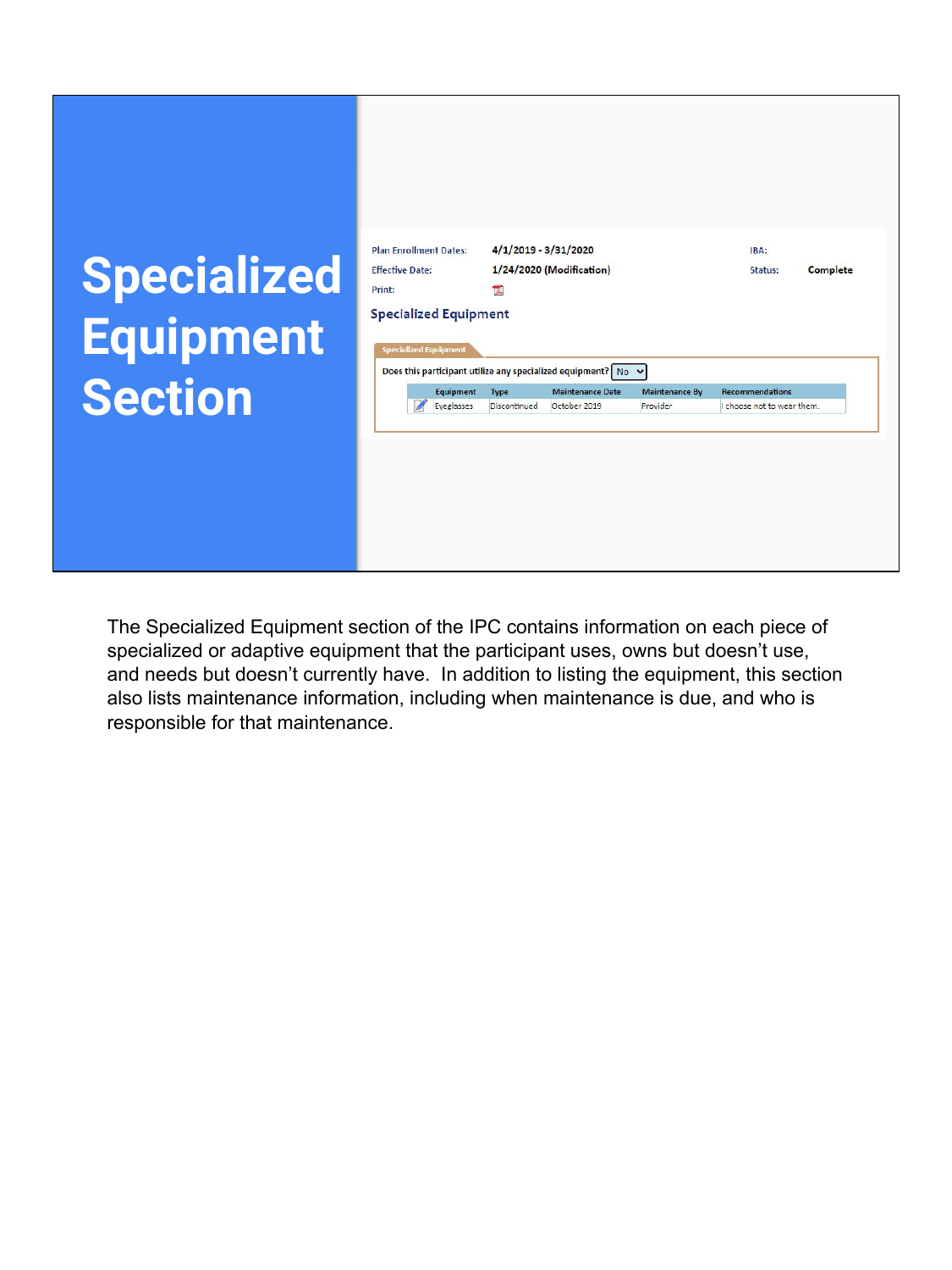### **Wyoming Medicaid Rule Authority**

- Chapter 44, Section 6(b)
- Chapter 45, Section 10(e)
- Chapter 45, Section  $15(f)(iii)$

The importance of including specialized equipment in the IPC is addressed in many sections of Wyoming Medicaid Rule.

Chapter 44, Section 6(b) states "The individualized plan of care shall reflect the need for equipment, how the equipment addresses health, safety, or accessibility needs of the participant, or allows them to function with greater independence, and include specific information on how often the equipment is used and where it is used."

Chapter 45, Section 10(e) establishes the information that must be encompassed in the IPC, including what is important to and for the participant. It is reasonable to expect that specialized or adaptive equipment that a participant uses to access their home and community is extremely important information.

Finally, Chapter 45, Section 15(f)(iii) establishes that a provider of waiver services shall be trained on any specific assistive technology devices, in addition to other participant specific information. Information for participant specific training comes from the IPC, which is the guide for providers and direct support professionals to understand what participants want and need in their lives, and the support they need to be as safe and healthy as possible. It is critical that this specialized equipment is listed in the IPC to ensure providers receive this training.

In accordance with Chapter 45, Section 15(f)(ii), case managers are required to conduct IPC training for one employee from each provider listed on the IPC, including the training on specialized equipment. If a provider employs staff, the provider is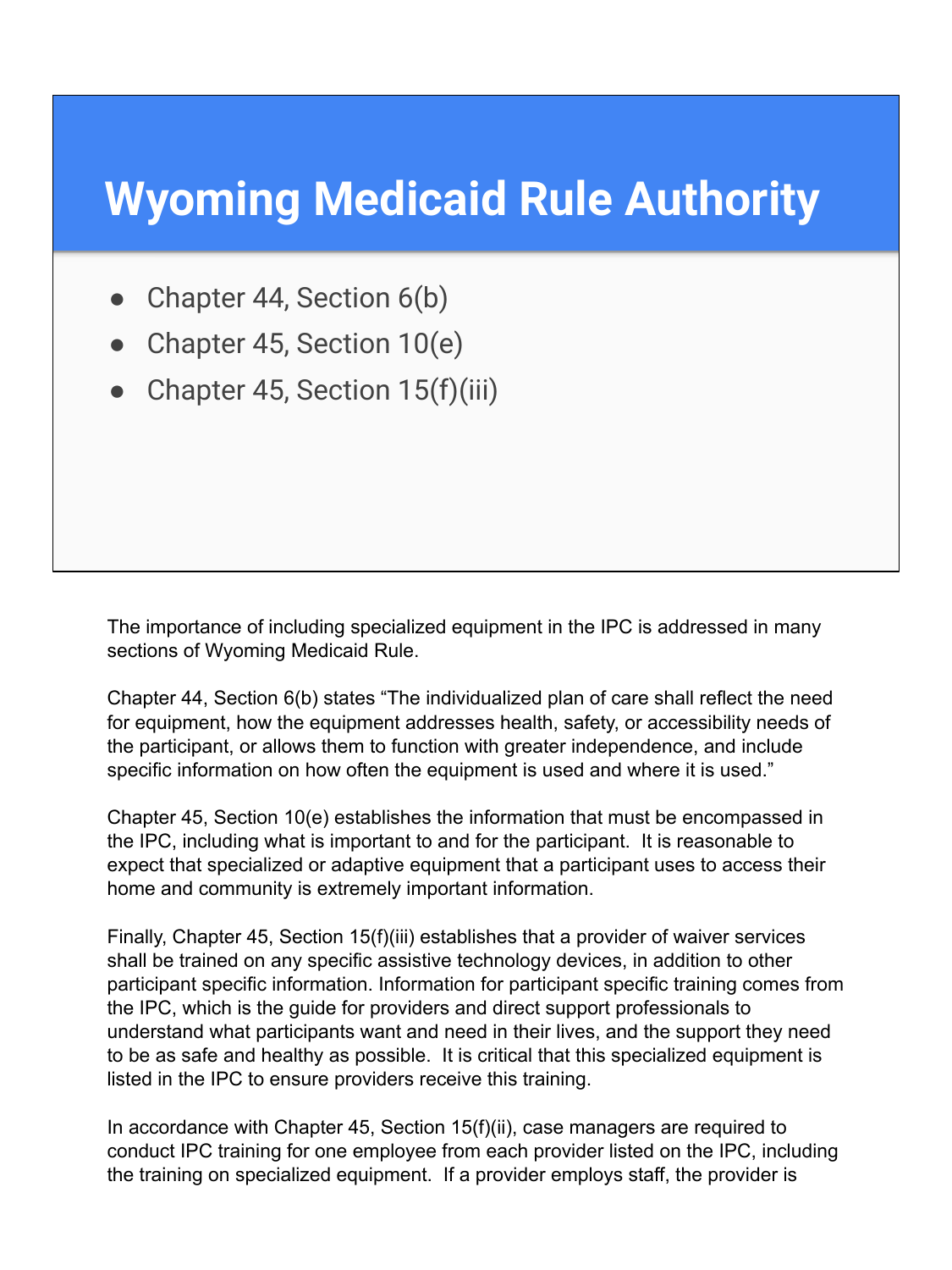responsible for extending that training to all staff members who work with the participant.

These rules can be found on the **Public Notices**, Regulatory Documents, and Reports page of the Division website, under the *Rules* tab.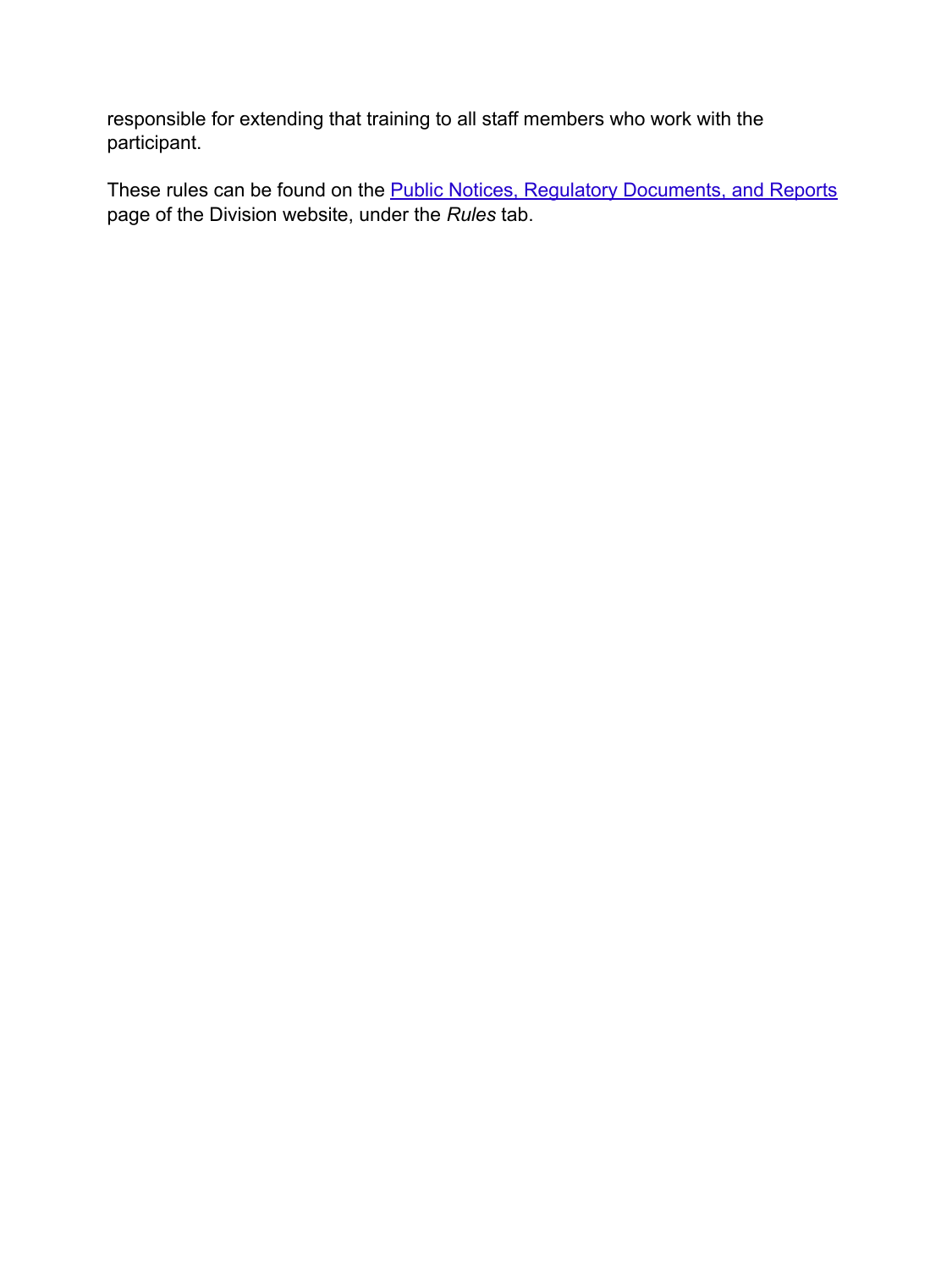## **Entering Specialized Equipment**



When the case manager opens up the Special Equipment Screen under Plan Mod Links, they will be able to enter the specialized equipment that the participant uses.

If the the participant does not have specialized equipment or specialized equipment needs, select "No" for the question "Does the participant utilize specialized equipment?" If the participant has special equipment, select "Yes."

There are three options for entering equipment. The equipment may be "in use", "needed" or "discontinued." Select the appropriate type for each piece of equipment.

If the equipment is in use, enter the equipment, the last date it was maintained or physically checked, and by whom. Include any additional information or clinician recommendations in the Recommendations box.

Make sure that the equipment listed in this section aligns with the information included in other sections of the IPC. For example, wheelchairs and communication devices that the participant uses must be listed on this page and then further discussed in the Needs and Risk Section. If a piece of equipment such as a communication device is explained in the Needs and Risks section, it must also be listed in the Specialized Equipment section of the IPC.

If a participant needs equipment, select "Need" and enter the equipment needed. Again, list any recommendations from clinicians, as well as steps being taken to obtain the equipment. The needed equipment should also be addressed in the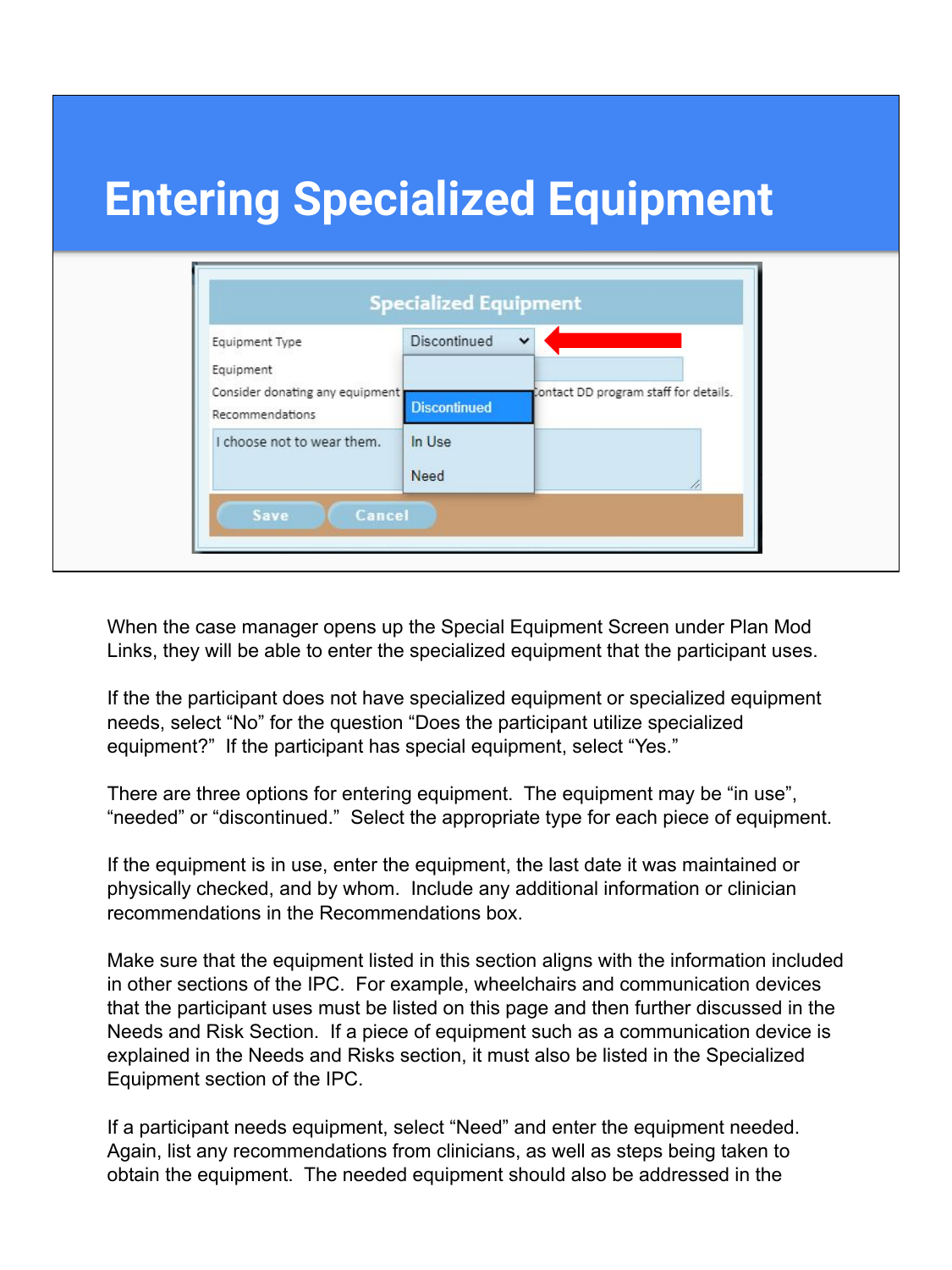applicable Needs and Risks section of the IPC. For example, if a person needs hearing aids, an explanation of how the hearing aids will benefit the participant should be described in the Needs and Risks section of the IPC.

If equipment has been discontinued, provide the same information, including an explanation of why the equipment is no longer in use.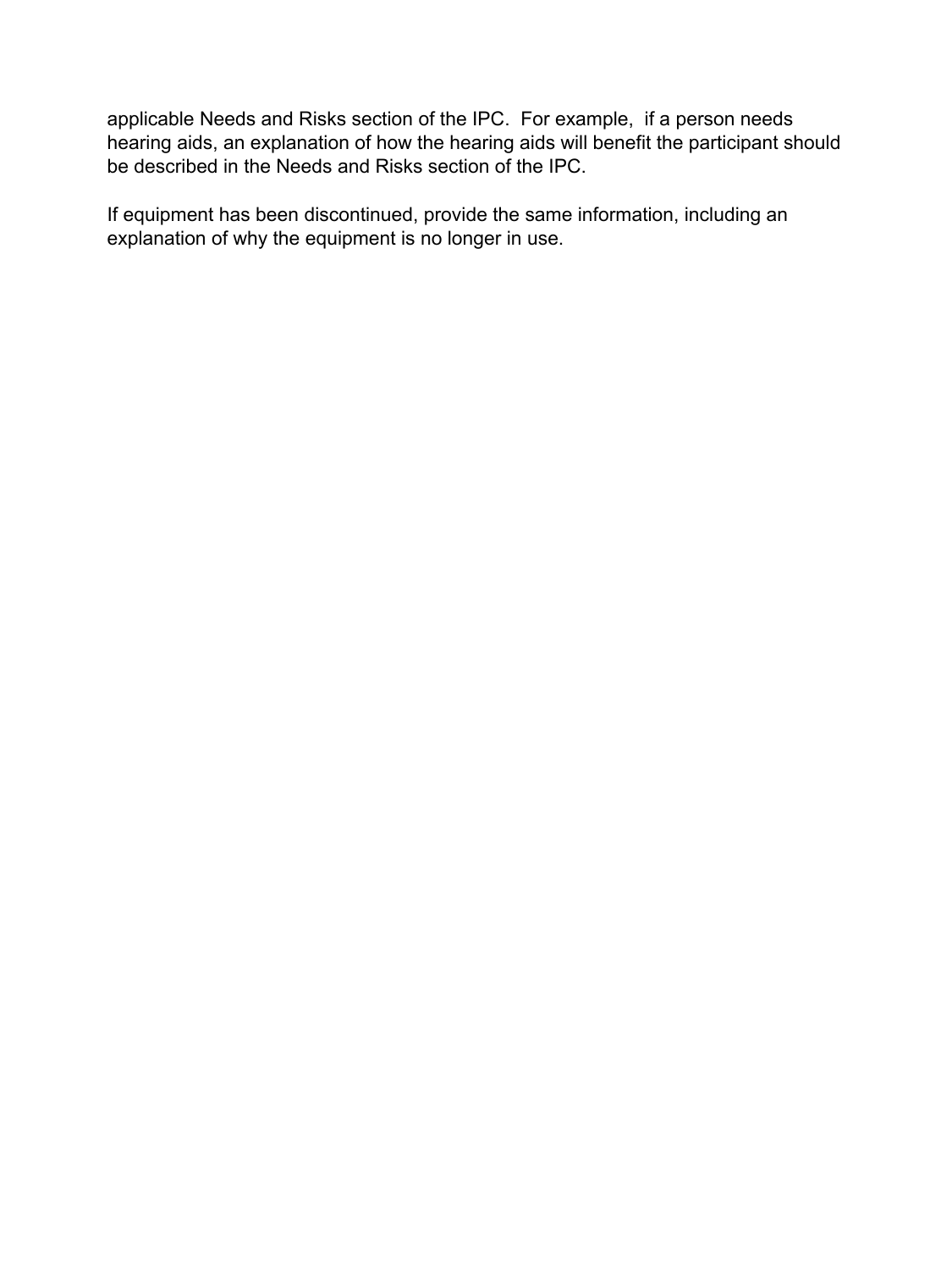## **Wyoming AT4ALL**



- Search for specialized equipment that is available for loan through Wyoming Assistive Technology Resources (WATR).
- Borrow equipment from, or donate to, the Anna Maria Weston Therapeutic Equipment Lending Library.

Wyoming has resources available to help people try out and secure specialized equipment. The Wyoming Institute for Disabilities (WIND) hosts the Wyoming AT4ALL website. The website is your entry point to assistive and adaptive equipment in Wyoming through Wyoming Assistive Technology Resources (WATR) and the Anna Maria Weston Therapeutic Equipment Lending Library. When you log in, you can search for assistive and adaptive equipment devices that are available for loan, make a direct request for the device of interest, locate previously owned devices available for reutilization, or list your own items for sale or donation.

A lending library of therapeutic equipment and assistive technology has been established at the Wyoming Life Resource Center in Lander in memory of Anna Maria Weston. Many pieces of equipment have been donated from around the state so that others can have access to equipment without having to purchase it. Equipment may be borrowed from the center at no charge, by anyone living in the state of Wyoming.

If a participant has equipment that is no longer being used and is in good working order, the case manager should talk to the participant and legally authorized representative about equipment donation. The Anna Marie Weston Therapeutic Equipment Lending Library would be a great place to donate unused equipment.

Visit<https://wy.at4all.com/> for more information on these resources.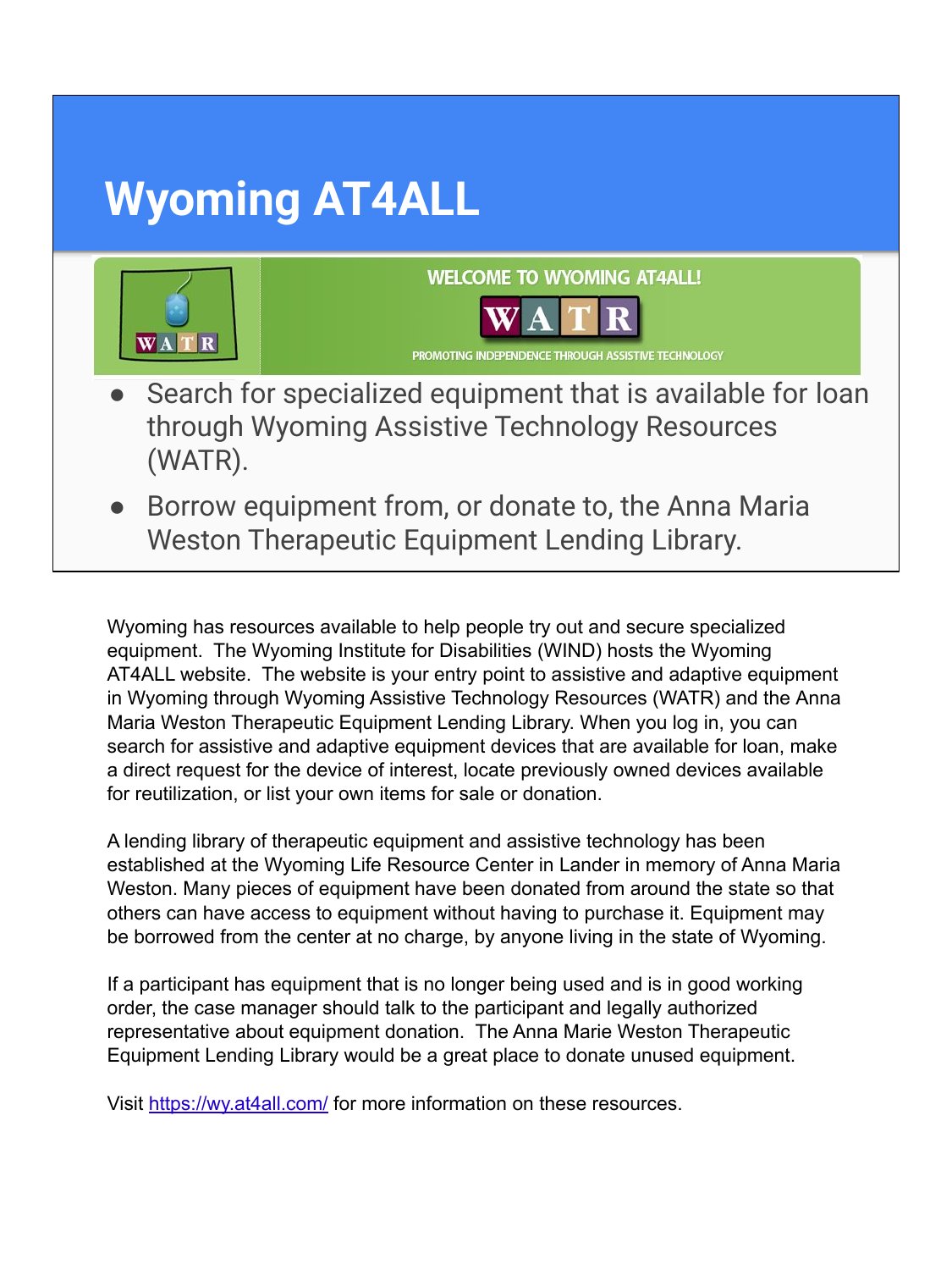# **Behavioral Supports Section**

| <b>Effective Date:</b>                                     | 隱 | 3/31/2020 (Modification) |           | Complete<br>Status:        |  |
|------------------------------------------------------------|---|--------------------------|-----------|----------------------------|--|
| <b>Behavioral Supports</b>                                 |   |                          |           |                            |  |
| <b>ICAP Targeted Behaviors</b><br><b>Behavior Category</b> |   | <b>Response</b>          | Included? | <b>Not included Reason</b> |  |
| Socially Offensive Behavior                                |   | Moderate                 | Yes       |                            |  |
| Uncooperative Behavior                                     |   | Moderate                 | Yes       |                            |  |
| Unusual or Repetitive Habits                               |   | Moderate                 | Yes       |                            |  |
| Withdrawal or Inattentive Behavior                         |   | Moderate                 | Yes       |                            |  |
|                                                            |   |                          |           |                            |  |

The Behavioral Supports section of the IPC contains information on targeted behaviors the participant demonstrates that are identified on the ICAP assessment as moderate or above.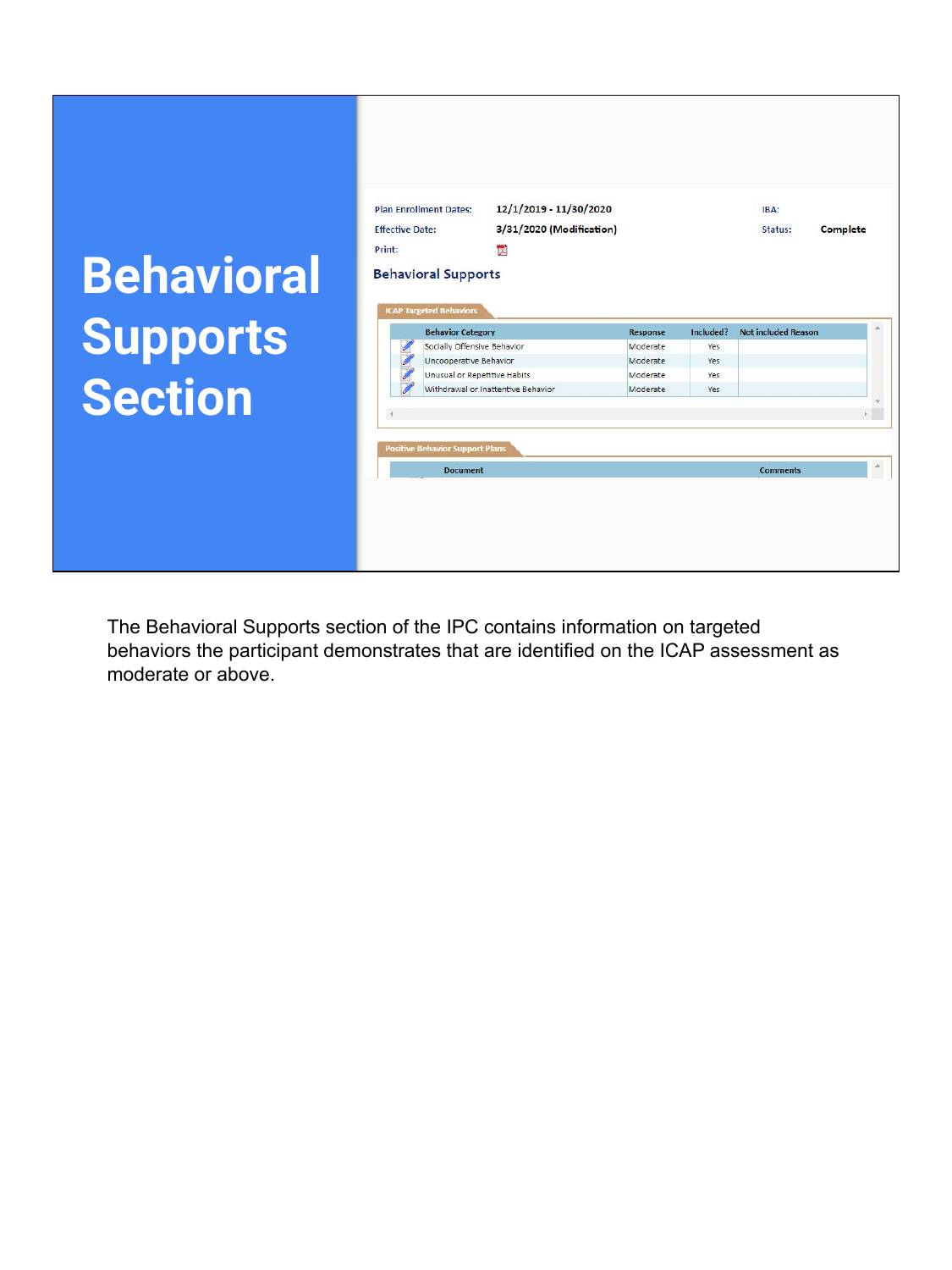## **Understanding Behavior**

- Behavior is communication.
- People use behavior to get/get away from what they want or don't want.
- Behavior is purposeful and goal oriented.
- Behavior is functional
- It is imperative to understand what a participant is trying to communicate through behavior.

Before we get started on this section, let's do a quick recap on behavior.

Behavior is communication. People use behavior to get something they want, or get away from something they don't want. Although a behavior may be considered maladaptive, or socially offensive, the behavior is serving a purpose, and meeting a specific goal.

It is important to remember that behavior is functional; it is motivated by something. An undesired behavior, such as running away or becoming assaultive, may be a very effective way of communicating things like "I don't like it when you tell me what to do" or "I want to stop doing this activity."

It is imperative to understand what the participant is trying to communicate through their behavior. Once a team understands what the participant is trying to accomplish with their behavior, they can develop strategies to help the participant communicate their needs in a more positive way. The first consideration should always be safety, security, and the dignity of the person and the individuals around them.

Understanding the many factors that influence a participant's behavior and what the behavior communicates can guide the team to a greater understanding of the participant.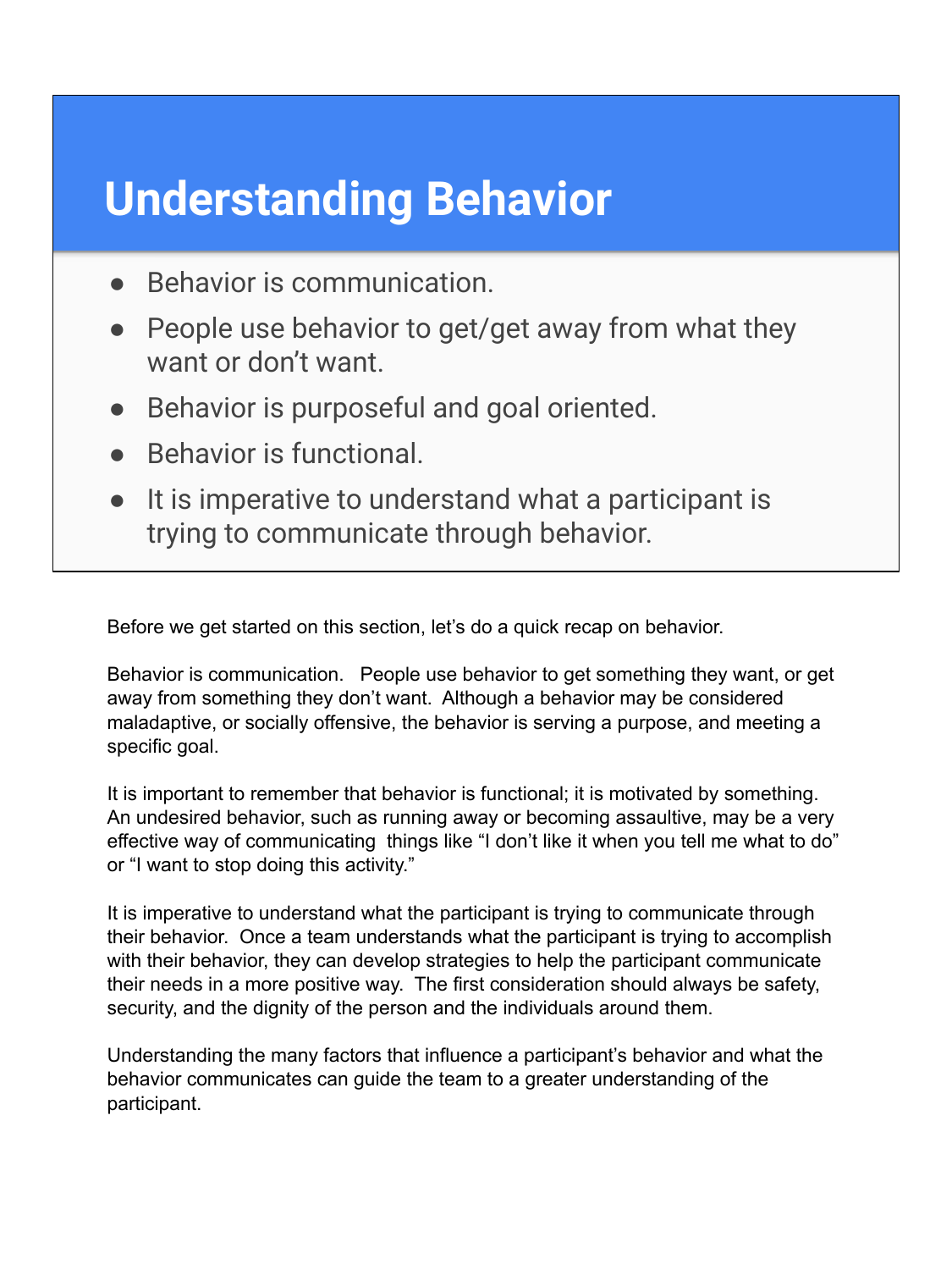## **Functional Behavioral Analysis (FBA)**

- Used to help team identify the causes of challenging behavior, and select interventions that are effective in reducing behavior.
- Must be conducted within the last year, be completed by a provider knowledgeable of the participant, and include input from the legally authorized representative.
- Must be utilized to develop a positive behavior support plan.

Chapter 45, Section 17(c) states "A participant with a challenging behavior identified by the plan of care team shall have a current functional behavioral analysis conducted within the last year to identify what the person is trying to communicate through the behavior(s), to identify the function or possible purpose for the behavior(s), to explore antecedents and contributing factors to behaviors, and to review and describe potentially positive behavioral supports and interventions in order to develop a positive behavior support plan.

Challenging behaviors include actions by the participant that threaten the participant's or other person's health and safety, or a persistent pattern of behaviors that inhibit the participant's ability to fully integrate within their community.

The FBA is a critical component to understanding what is causing a participant to behave they way they do, so the team can develop interventions and strategies to help the participant replace their less desirable behavior with more positive ways to communicate what they need.

The FBA must be current...conducted within the last year...and be completed by the provider or a provider staff member who knows the participant. The data collected as part of the FBA is used to develop a positive behavior support plan.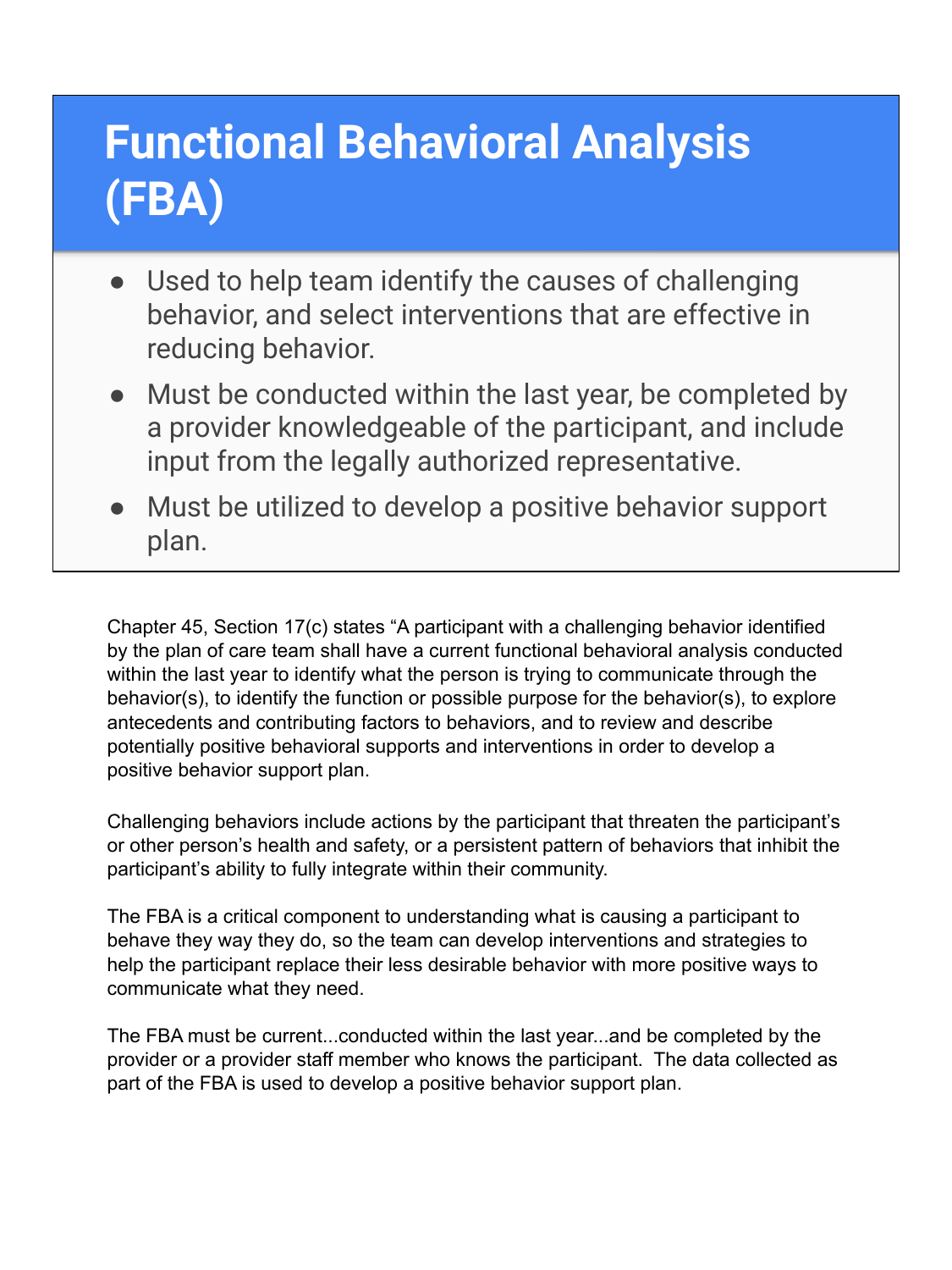## **Positive Behavior Support Plan (PBSP)**

- Supports participants to become as independent as possible, enjoy their lives, and overcome challenging behaviors.
- Should be written in easy to understand language direct care staff MUST be able to understand the plan.
- Must include the components of the template provided on the Division website.

As established in Chapter 45, Section 17(d), "A positive behavior support plan (PBSP), based upon a current functional behavioral analysis, shall be developed for a participant in order for providers working with the person to understand and recognize the communication and behaviors exhibited by the person. The positive behavior support plan shall describe agreed upon supports to assist the participant using proven support techniques and non-restrictive interventions..." A participant who has restraints written into their IPC **must** have a PBSP.

The purpose of the PBSP is to guide providers in supporting participants during times of escalated behavior, and outline the steps that they need to take to support the participant in choosing and using more positive behavior to get their needs met. The PBSP must be written in a way that direct support professionals can understand, since they will be the people implementing the plan. At a minimum, a PBSP must include the components outlined in Chapter 45, Section 17.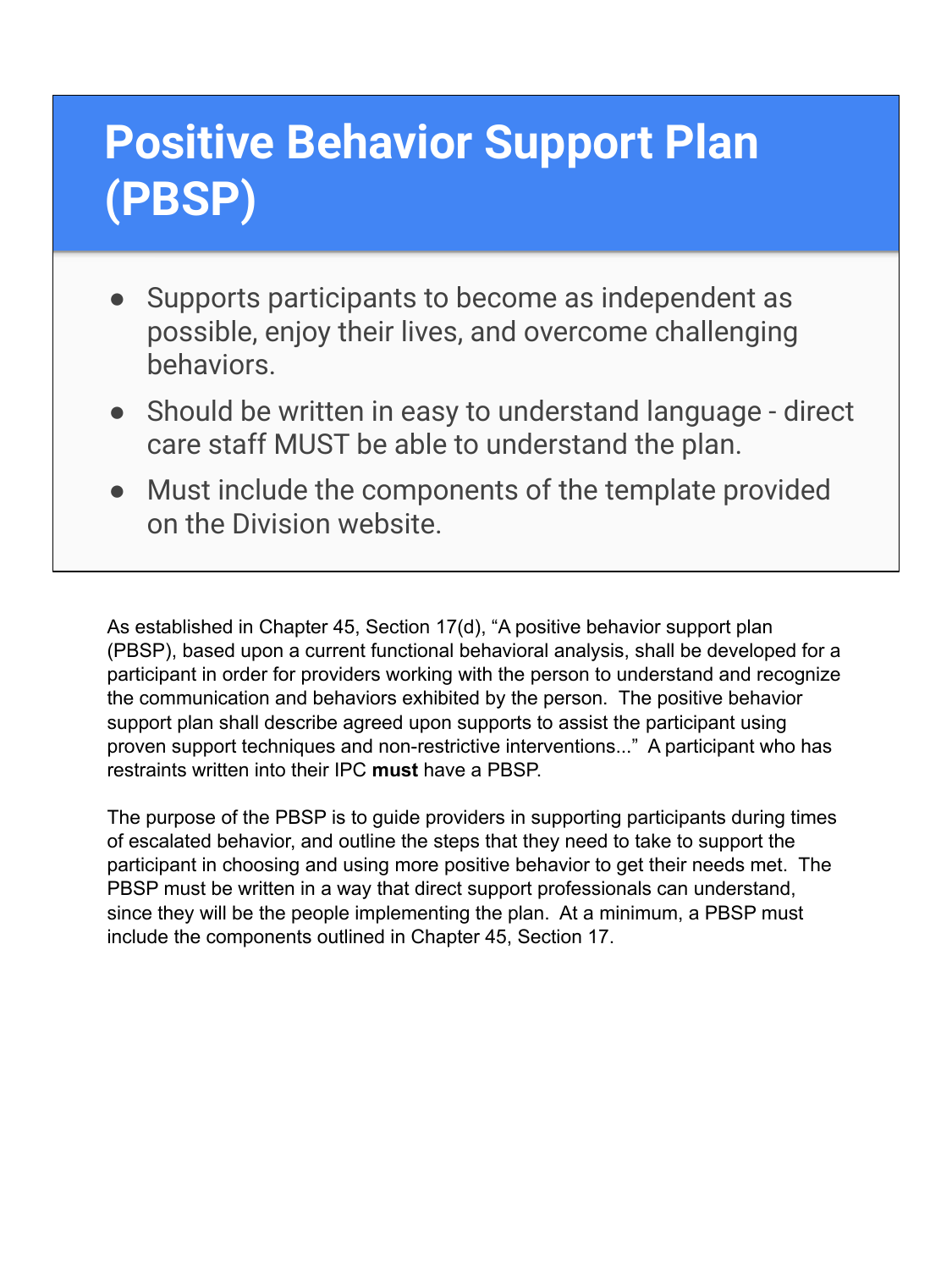#### **Resources**



#### Functional Behavioral Analysis and Positive Behavior Support Plan

Plan Date:

.<br>In accordance with Chapter 45, Section 17 of the Department of Health's Medicaid Rules, a participant with a challenging behavior identified by the plan of care team shall have a current functional analysis conducted within the last year to identify what the person is trying to communicate through the behavior(s), to identify the function or possible purpose<br>for the behavior(s), to explore antecedents and contributing factors to behaviors, and to review and d positive behavioral supports and interventions in order to develop a positive behavior support plan. A provider or provider staff knowledgeable of the participant shall complete the functional behavior analysis, which shall include input from the team, participant, and any legally authorized representative(s).

**Functional Behavioral Analysis** List ICAP targeted behaviors listed in EMWS that are moderate or severe -

Clear description of the challenging behavior  $-1$ . Describe what the behavior looks or sounds like. 2. Does it occur in conjunction with other behaviors? 3. How long does it last? 4. How long has it been occurring?

Antecedents & contributing factors - 1. Is there any warning from the person before the behavior starts? 2. Does the behavior occur more in some settinas than in others? 3. Are there medical or physical factors that contribute to the

The Division has a couple of tools that can help teams with the FBA and PBSP. The PBSP Procedure Manual is a useful reference tool that provides a systematic process to guide teams in developing a PBSP. The Manual outlines the necessary steps for completing an FBA, and how to use the FBA to develop a PBSP. The PBSP Procedure Manual can be found on the [Forms and Documents Library](https://health.wyo.gov/healthcarefin/dd/forms-and-reference-library/) page of the Division website, under the *References/Tools* tab.

The Functional Behavioral Analysis and Positive Behavior Support Plan template is another resource meant to simplify PBSP development. The components in this template align with the requirements in Chapter 45, Section 17. Teams are not required to use this template, but any FBA or PBSP submitted to the Division must contain all of the components outlined in the this document. The Functional Behavioral Analysis and Positive Behavior Support Plan template can be found on the [Forms and Documents Library](https://health.wyo.gov/healthcarefin/dd/forms-and-reference-library/) page of the Division website, under the *Forms* tab.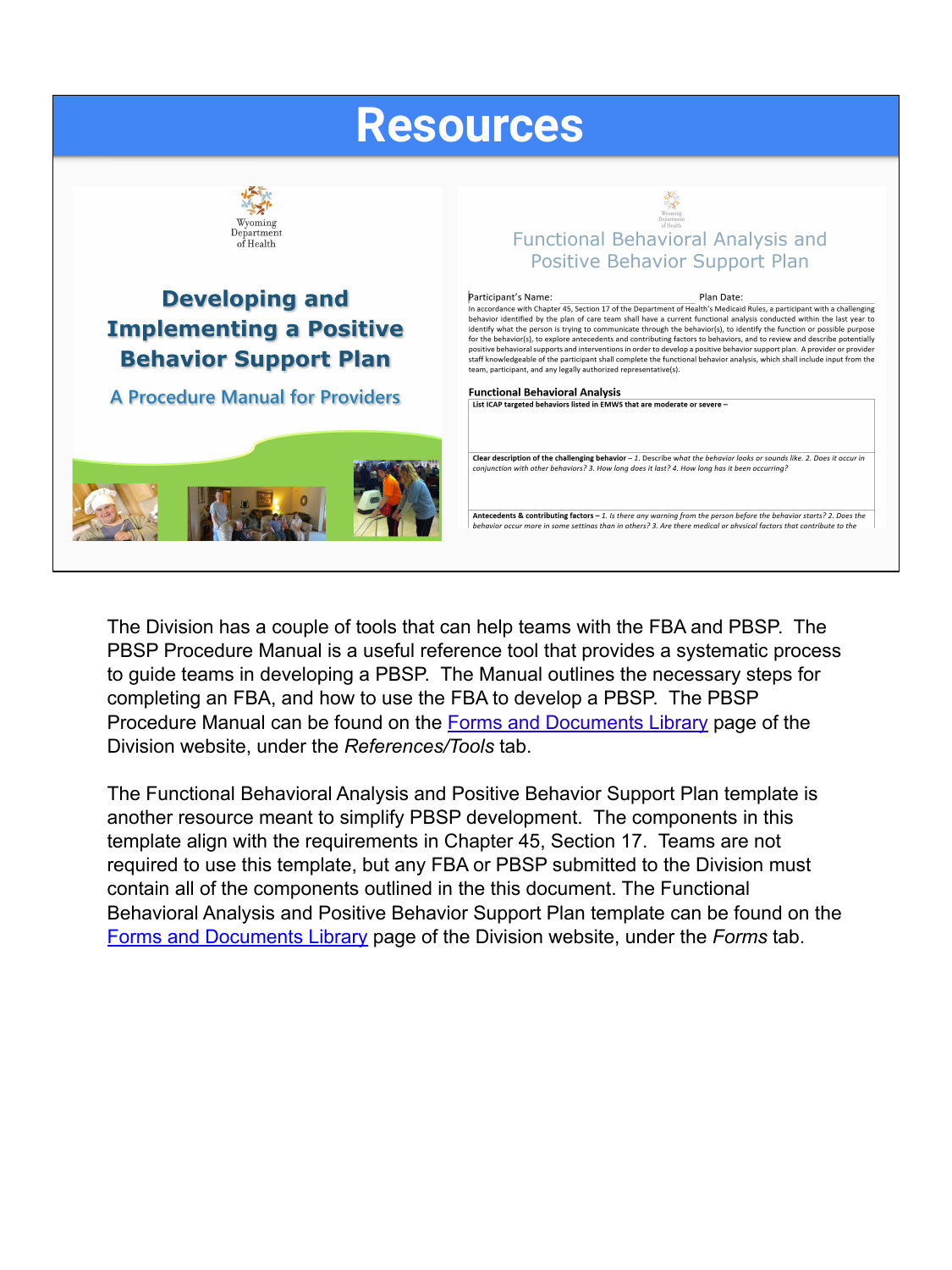|                                                               |                                                                                                 | <b>Behavioral Supports Screen</b>                                                                                                                                                                                                                                     |
|---------------------------------------------------------------|-------------------------------------------------------------------------------------------------|-----------------------------------------------------------------------------------------------------------------------------------------------------------------------------------------------------------------------------------------------------------------------|
|                                                               | Behavior Category:<br>Response:<br>Included in behavior plan<br>No behavior plan needed<br>Save | <b>ICAP Targeted Behavior</b><br>Disruptive Behavior<br>$\checkmark$<br>Moderate<br>Cancel                                                                                                                                                                            |
| <b>ICAP Targeted Behaviors</b><br><b>Behavior</b><br>Category | Response Included?                                                                              | <b>Not included Reason</b>                                                                                                                                                                                                                                            |
| Hurtful to<br>$\mathscr{I}$<br>Self                           | Moderate<br><b>No</b>                                                                           | The team does not feel that I need a PBSP at this time. My behaviors are easily<br>redirected. I am speaking to staff about what has been upsetting me. If at any time<br>my behaviors are not easily redirected my team will meet to discuss the need for a<br>PBSP. |

So now that we've reviewed behavior, and the purpose of the FBA and PBSP, let's discuss the information that is required on the Behavioral Supports screen.

EMWS automatically populates targeted behaviors listed on the ICAP Assessment that are identified as moderate, serious, or critical. Select the pencil icon to the left of the behavior category to edit the information for the behavior. Indicate if the behavior is included in a PBSP.

If the team no longer considers an ICAP targeted behavior to be moderate or above and the ICAP was completed more than one year prior, select the pencil icon next to the behavior and then select "no behavior plan needed". In the screen that populates, document why the team has determined that a PBSP is no longer necessary.

Occasionally, previous behaviors that are not reflected in the current ICAP will still be listed in this section. These behaviors can be removed by clicking on the red **X**, but the targeted behaviors from the current ICAP must remain.

If there is an associated FBA and PBSP, upload the document(s) on this screen.

For more information on this topic, please review the IPC Guide, which is located on the [Providers and Case Managers](https://health.wyo.gov/healthcarefin/dd/providersandcasemanagers/) page of the Division website, under the *Case Manager and Provider Reference Material* toggle.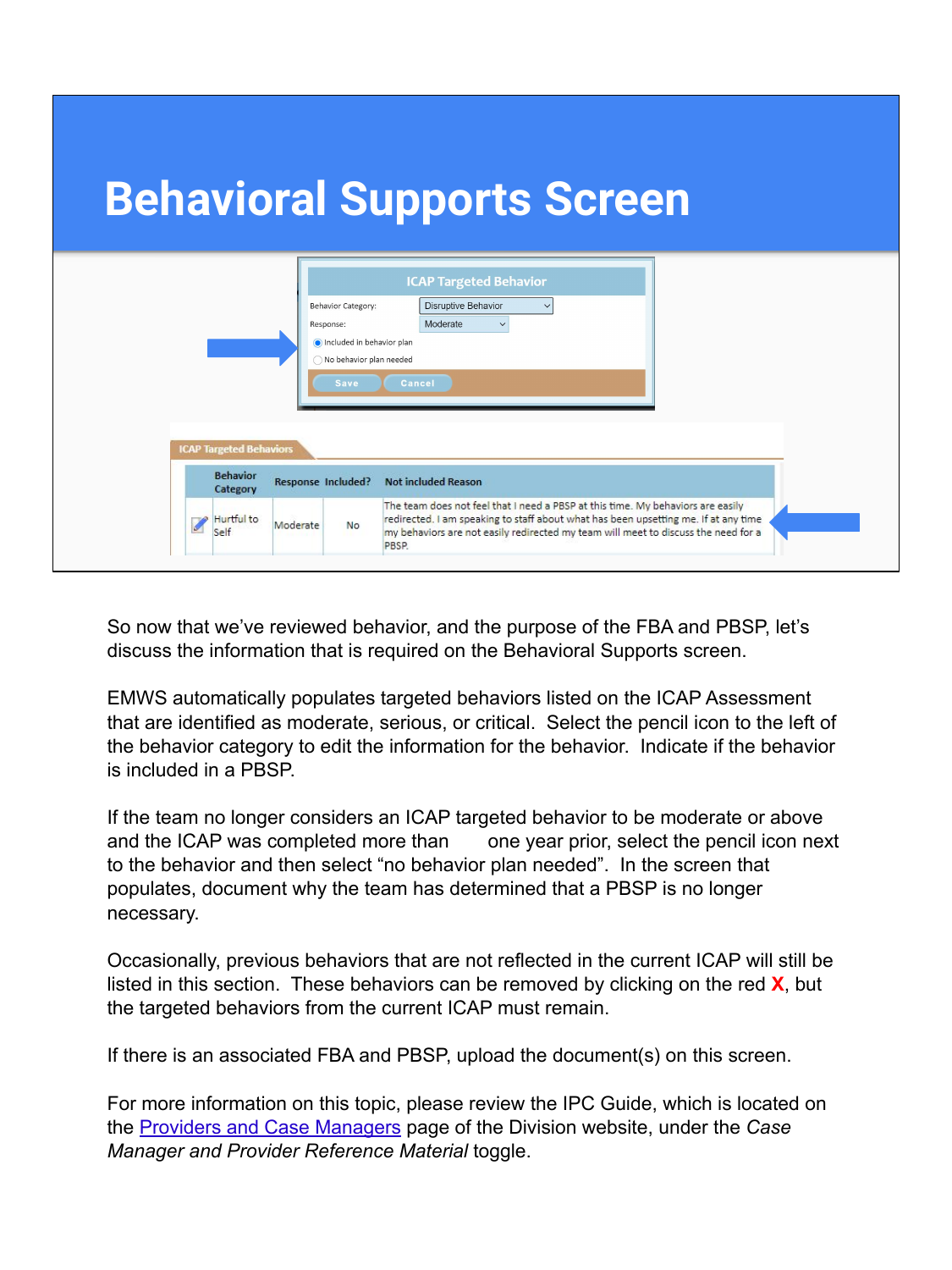# Key Points



- **The Specialized Equipment** section must be accurate and align with other sections of the IPC.
- Behaviors may require a Functional Behavioral Analysis and Positive Behavior Support Plan.
- Information is necessary to ensure the participant has needed supports.

As we end today's training, there are some key points we'd like you to remember:

- Information entered into the Specialized Equipment section must be accurate and align with other sections of the IPC.
- Behaviors listed in the Behavioral Support Section may require a Functional Behavioral Analysis and Positive Behavior Support Plan.
- The information in these sections is necessary for providers to ensure that the participant has the supports in place to be valued and contributing members of their communities.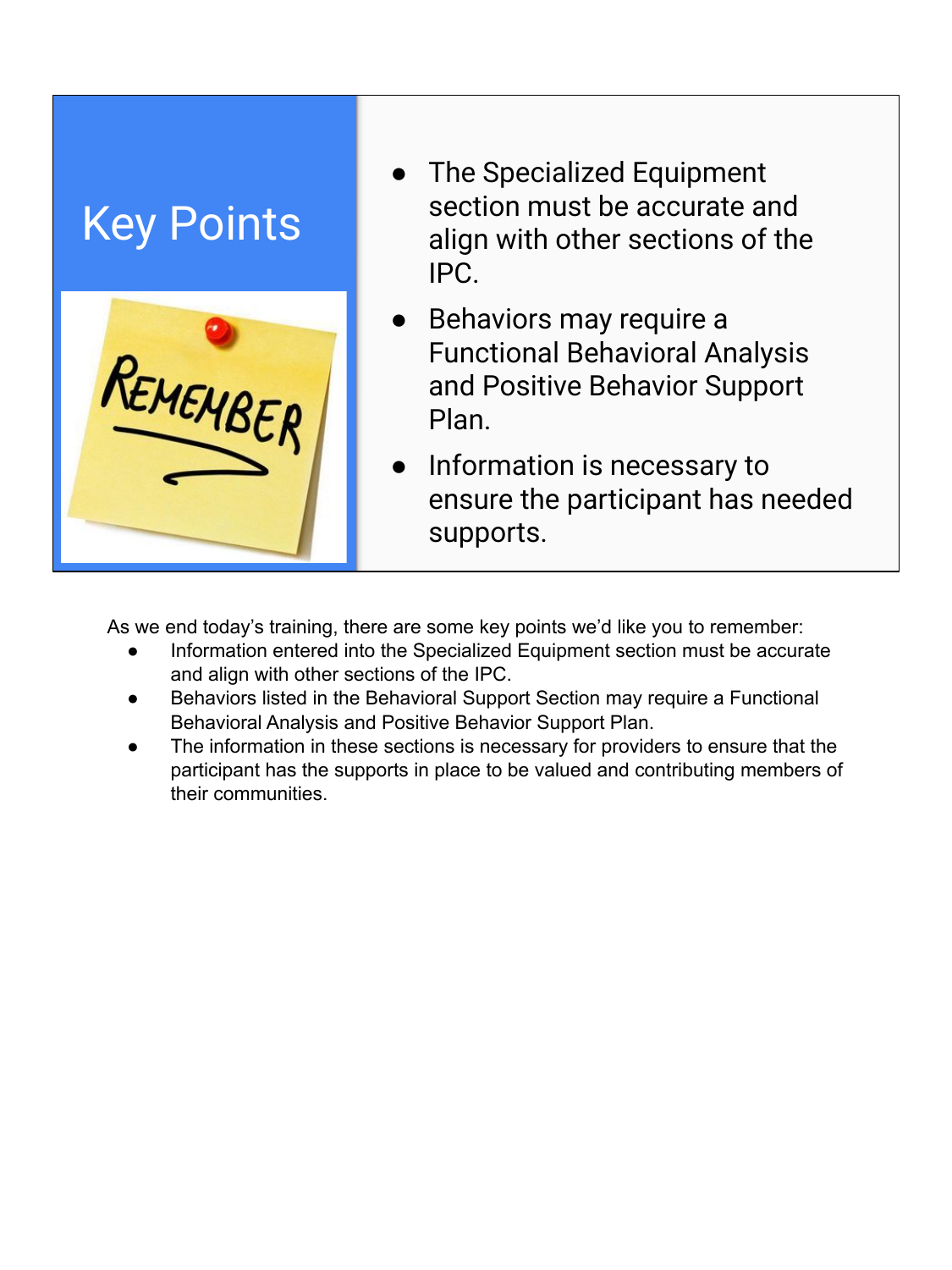## For Your Information

- Monthly case manager support calls notes and training are available on the [website](https://health.wyo.gov/healthcarefin/dd/providersandcasemanagers/)
- Case Manager Training Consultant [cm.consultant@wyo.gov](mailto:cm.consultant@wyo.gov)
- EMWS helpdesk - [emws.helpdesk@wyo.gov](mailto:emws.helpdesk@wyo.gov)
- [Participant Support Specialist](https://health.wyo.gov/healthcarefin/dd/contacts-and-important-links/)

The Division has several resources available for case managers. Notes and trainings from past Case Manager Support Calls are available on the Providers and Case Managers page of the Division website. The Case Manager Training Consultant is available to answer general questions regarding the IPC and troubleshooting. The EMWS helpdesk is available to address any technical issues with EMWS. And of course, if you have specific case related questions, please contact the PSS assigned to the case.